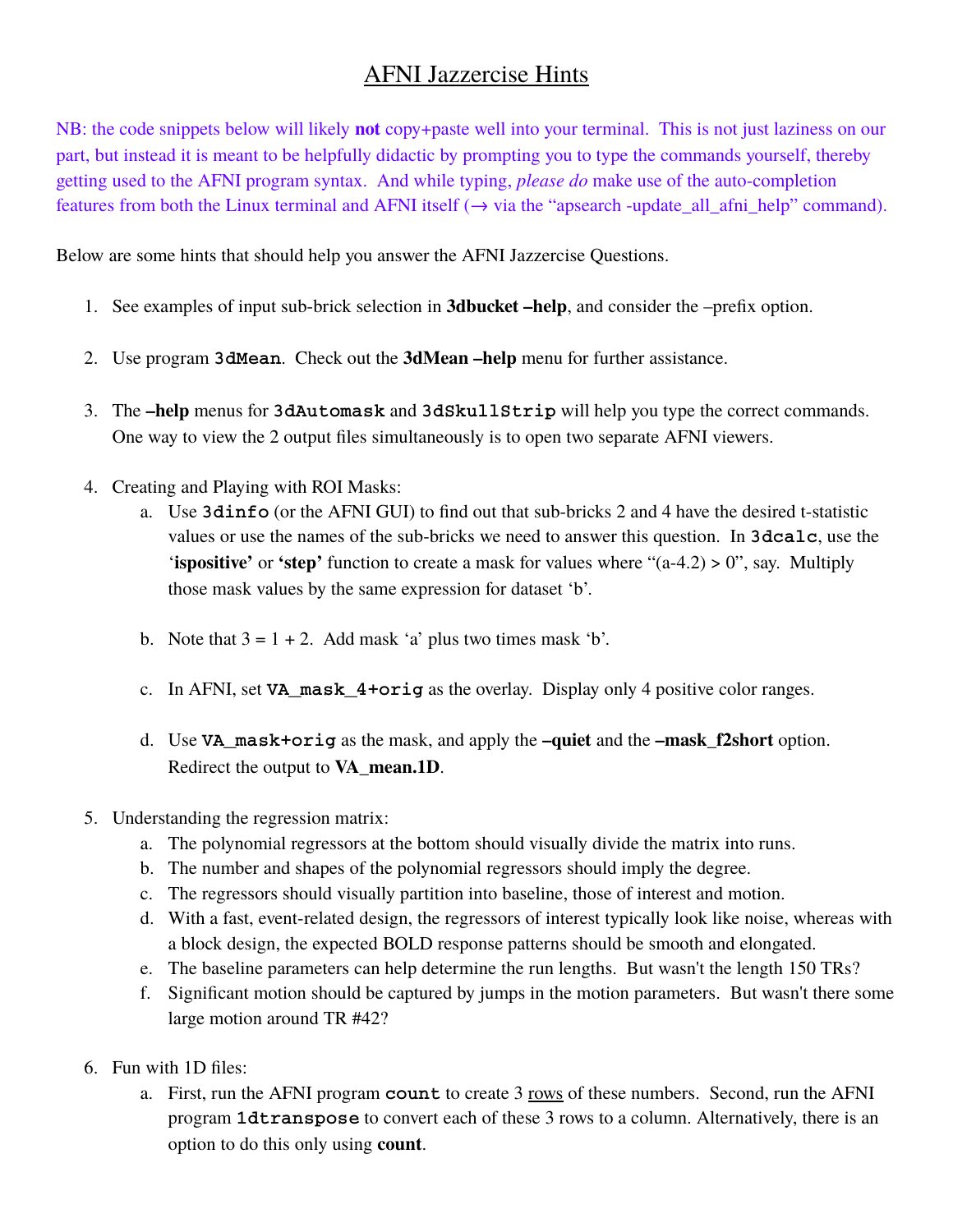- b. Now combine the 3 columns into one column with the AFNI program **1dcat**.
- c. See **1dcat –help** for assistance in combining separate 1D files into one big 1D file.
- d. Do arithmetic on the 1D files with AFNI program **1deval**. See **1deval –help** for further assistance. Note **3dTstat** can do this particular exercise too with a simpler command line. It is sometimes useful to have "3d" programs operate on "1d" files.

## 7. Fun with the AFNI GUI

- a. If you right-click on the gray-scale bar of any viewing plane (e.g.,, sagittal), you will find a hidden pop-up menu with several options. One of those options can be used to answer this question.
- b. All of the answers can be found in the Define OverLay control panel in the AFNI GUI. Hunt around for hidden popup menus by left-clicking in the color bar. Also place your cursor over the color bar panels to see what appears.
- c. The answer can be found in one of the buttons located at the bottom of the sagittal viewing plane (e.g., Disp, Sav1.ppm, Mont, etc…)
- d. Remember what we learned in the Talairach hands-on? Right-click in an image window.
- e. The answer can be found in one of the buttons located at the bottom of the sagittal viewing plane (e.g., Disp, Sav1.ppm, Mont, etc…)
- f. Right- and Left-click anywhere you can in the afni GUI in search of this hidden Mission Statement. There is one particularly large open space.
- 8. Doing Calculations in AFNI:
	- a. Use **3dinfo** to find information about a dataset.
	- b. **ccalc** is a simple calculator program in AFNI
	- c. **1deval** is a simple 1D file calculator program; **1dplot** is a simple graphing program
- 9. Aligning data:

The default is to align "anat2epi". The @AddEdge script is called by the  $-Ad$ de age option. Remember the @AddEdge script needs to be used to drive AFNI.

- 10. Image Filtering:
	- a. The AFNI program **3dmerge** can be used for a variety of tasks, including smoothing. For this question, the Gaussian filter may be a good choice. The program 3dBlurInMask can also be used.